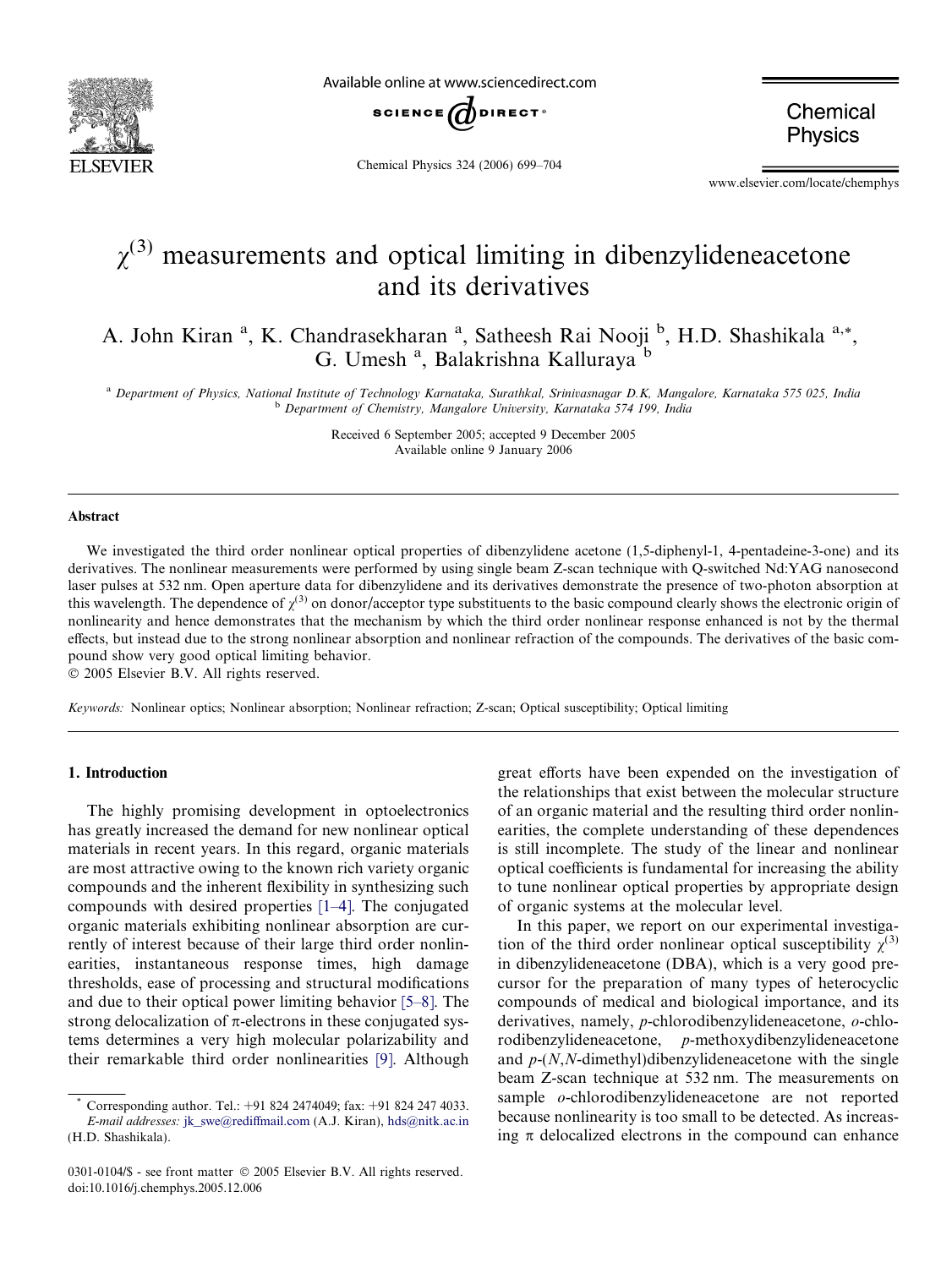the third order optical nonlinearity, we were interested in the strong electron donating substituents [\[10\].](#page-5-0) We also report on the two-photon absorption and optical limiting behavior of these compounds and the influence of acceptor/donor type of substituents on the third order nonlinearity.

### 2. Experiment

The compounds were synthesized by using the procedure given in [\[11\]](#page-5-0). To prepare dibenzylideneacetone a solution of alcohol (200 ml) and sodium hydroxide (25 g in 250 ml of water) was taken in a round-bottomed flask fitted with a mechanical stirrer. The flask was cooled in cold water so as to maintain the temperature between 20 and  $25^{\circ}$ C. The solution was vigorously stirred and one half of the previously prepared mixture of benzaldehyde (25.5 ml, 0.25 mole) and acetone (9.3 ml, 0.126 mole) was added. After 15 min, the remaining of the benzaldehyde– acetone mixture was added. The reacting mixture was stirred for 30 min more. The separated product was filtered, washed with water and dried. It was crystallized from ethyl alcohol. The remaining derivatives were also prepared through the same procedure.

The single beam Z-scan technique [\[12\]](#page-5-0) was used to measure the nonlinear susceptibility of the samples. This method allows the simultaneous measurement of both nonlinear refractive index and nonlinear absorption coefficient. Basically, the method consists of translating a sample through the focus of a Gaussian beam and monitoring the changes in the far field intensity pattern. When the intensity of the incident laser beam is sufficient enough to induce nonlinearity in the sample, it either converges the beam (self-focusing) or diverges (self-defocusing) depending on the nature of that nonlinearity. By moving the sample through the focus, the intensity dependent absorption is measured as a change of the transmittance through the sample (open aperture). The nonlinear refraction is determined by the spot size variation at the plane of a finite aperture detector combination (closed aperture), because the sample itself acts as a thin lens with varying focal length as it moves through the focal plane.

The Q-switched Nd:YAG laser with a pulse width of 8 ns at 532 nm was used as a source of light in the Z-scan experiment. The Z-scan experiment was performed using Gaussian beam. A lens of focal length 26 cm was used to focus the laser pulses into a 1 mm quartz cuvette, which contained the sample solution. The resulting beam waist radius at the focused spot was 19.6 µm. This corresponds to the Rayleigh length of 2.274 mm. Thus the sample thickness of 1 mm was less than the Rayleigh length and thus it could be treated as a thin medium. The scan was obtained with a 50% ( $S = 0.5$ ) aperture and at pulse energy of 0.2 mJ, which corresponds to a peak irradiance of 3.8 GW/cm<sup>2</sup>. In order to avoid cumulative thermal effects, data were collected in single shot mode [\[13\]](#page-5-0). In optical limiting experiment, the laser beam was focused at the center of a 1 mm path-length quartz cell by a 26 cm convex lens giving a spot radius of  $19.6 \mu m$ . Optical limiting was obtained by varying the input energy and by monitoring input and output energy with two 13PEM001 series Melles Griot Power/Energy meters (detectors).

### 3. Results and discussion

The linear absorption spectra of three compounds are shown in Fig. 1. The UV–VIS absorption spectra of samples were recorded at room temperature in dilute solutions  $[1 \times 10^{-2} \text{ g/l}]$  using the fiber optic spectrometer model SD2000, supplied by Ocean Optics Inc. The linear refractive indices of samples obtained by using Abbe refractometer are shown in [Table 1](#page-2-0). The structures of compounds are shown in [Fig. 2](#page-2-0).

The nonlinear transmission of compounds with and without aperture was measured in the far field as the sample moved through the focal point. This allows us to separate the nonlinear refraction from the nonlinear absorption. The closed aperture curves, open aperture curves and pure nonlinear refraction curves of samples are shown in [Figs. 3–5](#page-2-0), respectively. [Fig. 3](#page-2-0) shows the normalized transmission without an aperture at 532 nm. Here, the transmission is symmetric with respect to focus ( $z = 0$ ), where it has a minimum transmission, showing an intensity dependent absorption effect. The shape of the open aperture curves suggests that all three compounds exhibit two-photon absorption [\[14–17\].](#page-5-0) The model described in [\[12\]](#page-5-0) was used to determine the magnitude of nonlinear absorption coefficient  $(\beta)$  of the samples.

The normalized transmittance for the open aperture Z-scan is given by

$$
T(z) = \frac{\ln[1 + q_0(z)]}{q_0(z)} \quad \text{for} \quad |q_0(z)| < 1,\tag{1}
$$

where  $q_0(z) = \frac{BI_0(1-e^{-\alpha L})}{(1+z^2/z_0^2)\alpha}$  $\frac{\delta M_0(1-e^{-\alpha x})}{(1+z^2/z_0^2)x}$ ,  $\alpha$  is the linear absorption coefficient, L is the thickness of the sample,  $I_0$  is the on axis peak irradiance at the focus, and  $z_0$  is the Rayleigh length given by the formula  $z_0 = kw_0^2/2$ , where k is the wave vector. Eq. (1) is used to fit the open aperture experimental data.



Fig. 1. Linear absorption spectra of compounds dissolved in DMF in 1 cm quartz cell: (a)  $p$ -methoxyDBA, (b) DBA, (c)  $p$ -chloroDBA, (d)  $p$ -(N,N-dimethyl)DBA.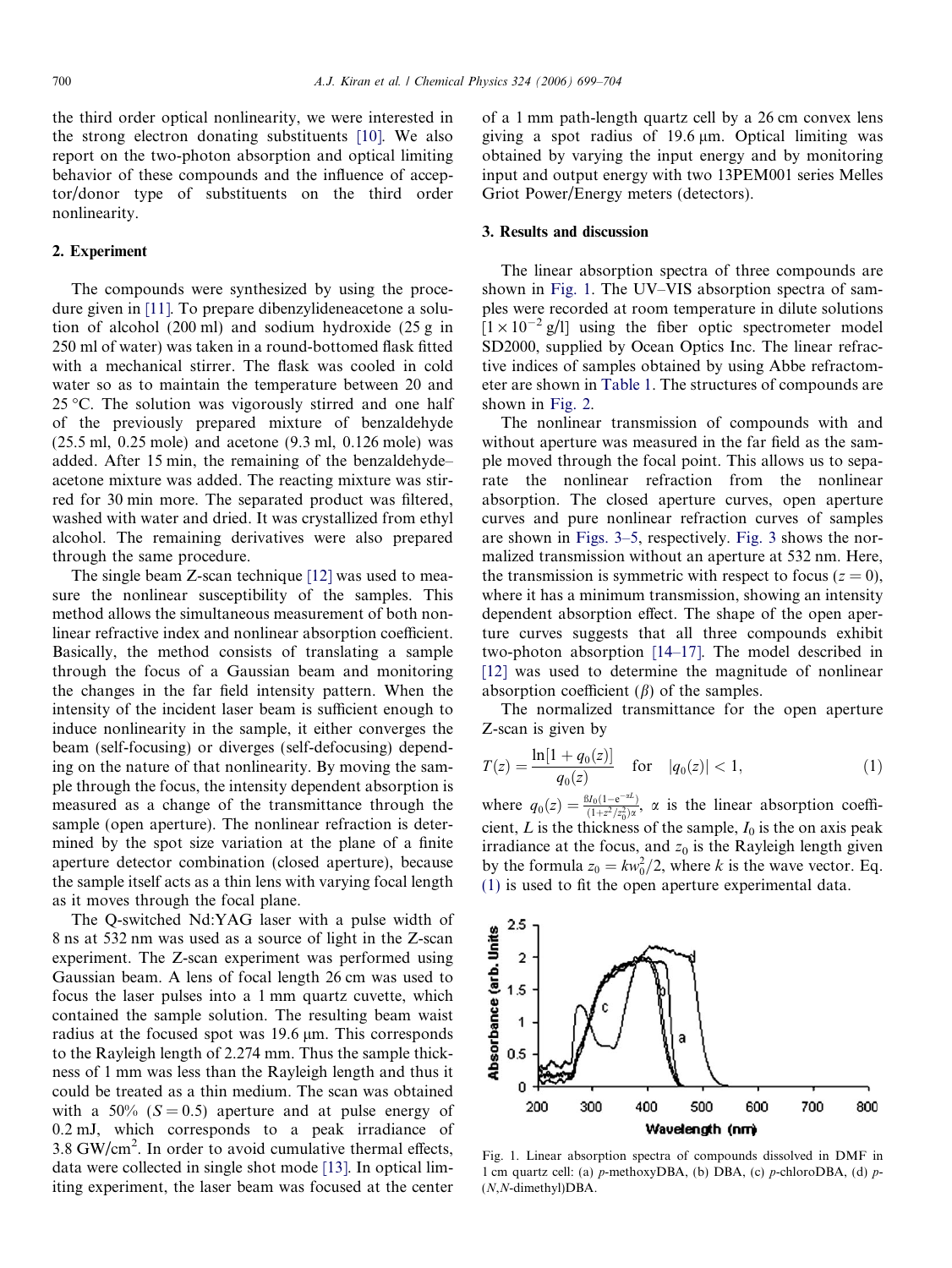<span id="page-2-0"></span>Table 1 Values of  $n_2$ ,  $\beta$  and  $\chi^{(3)}$  determined experimentally for different compounds

| Name of the sample      | $n_0$ | $n_2$ (esu)              | $\beta$ (cm/GW) | Re $\chi^{(3)}$ (esu)    | Im $\chi^{(3)}$ (esu)  |
|-------------------------|-------|--------------------------|-----------------|--------------------------|------------------------|
| <b>DBA</b>              | 1.425 | $-1.032 \times 10^{-12}$ | 0.72            | $-0.38 \times 10^{-13}$  | $0.10 \times 10^{-13}$ |
| $p$ -chloroDBA          | 1.412 | $-3.18 \times 10^{-12}$  | 0.98            | $-0.33 \times 10^{-13}$  | $0.11 \times 10^{-13}$ |
| $p$ -methoxyDBA         | 1.417 | $-5.745 \times 10^{-12}$ | 0.77            | $-0.613 \times 10^{-13}$ | $0.12 \times 10^{-13}$ |
| $p-(N, N$ -dimethyl)DBA | 1.423 | $-1.964 \times 10^{-11}$ | 5.986           | $-2.11 \times 10^{-13}$  | $0.93 \times 10^{-13}$ |
| $o$ -chloro $DBA$       | 1.413 | No detectable response   |                 |                          |                        |



Fig. 2. Structure of compounds.

[Fig. 4](#page-3-0) shows the normalized transmission of compounds through a closed aperture. In order to obtain a pure nonlinear refraction curve the division method [\[12\]](#page-5-0) was used. The curves thus obtained by dividing closed aperture curve by open aperture curve for samples are shown in [Fig. 5](#page-3-0). A prominent peak in the Z-scan curve shows a strong refractive nonlinearity. The nonlinear refractive index  $\gamma$  is given by the formula

$$
\gamma = \frac{\Delta \phi_0 \lambda}{2\pi L_{\text{eff}} I_0},\tag{2}
$$

where  $L_{\text{eff}} = \frac{(1 - e^{-\alpha L})}{\alpha}$  and  $\Delta \phi_0$  is the on axis nonlinear phase shift.

For a Gaussian spatial and temporal distribution,

$$
I_0 = \frac{4\sqrt{\ln 2}E_{\text{total}}}{\sqrt{\pi^3}w_0^2\tau},\tag{3}
$$

where  $E_{\text{total}}$  is the incident energy on the sample after the reflection from the front surface of the cuvette is taken into account,  $w_0$  is the beam waist radius at the focus,



Fig. 3. Open aperture curves for (a) DBA, (b) p-chloroDBA and (c) p-methoxyDBA (d)  $p-(N,N$ -dimethyl)DBA. The solid line is fitted with (a)  $\beta = 0.72$  cm/GW, (b)  $\beta = 0.98$  cm/GW, (c)  $\beta = 0.77$  cm/GW and (d)  $\beta = 12.5$  cm/GW.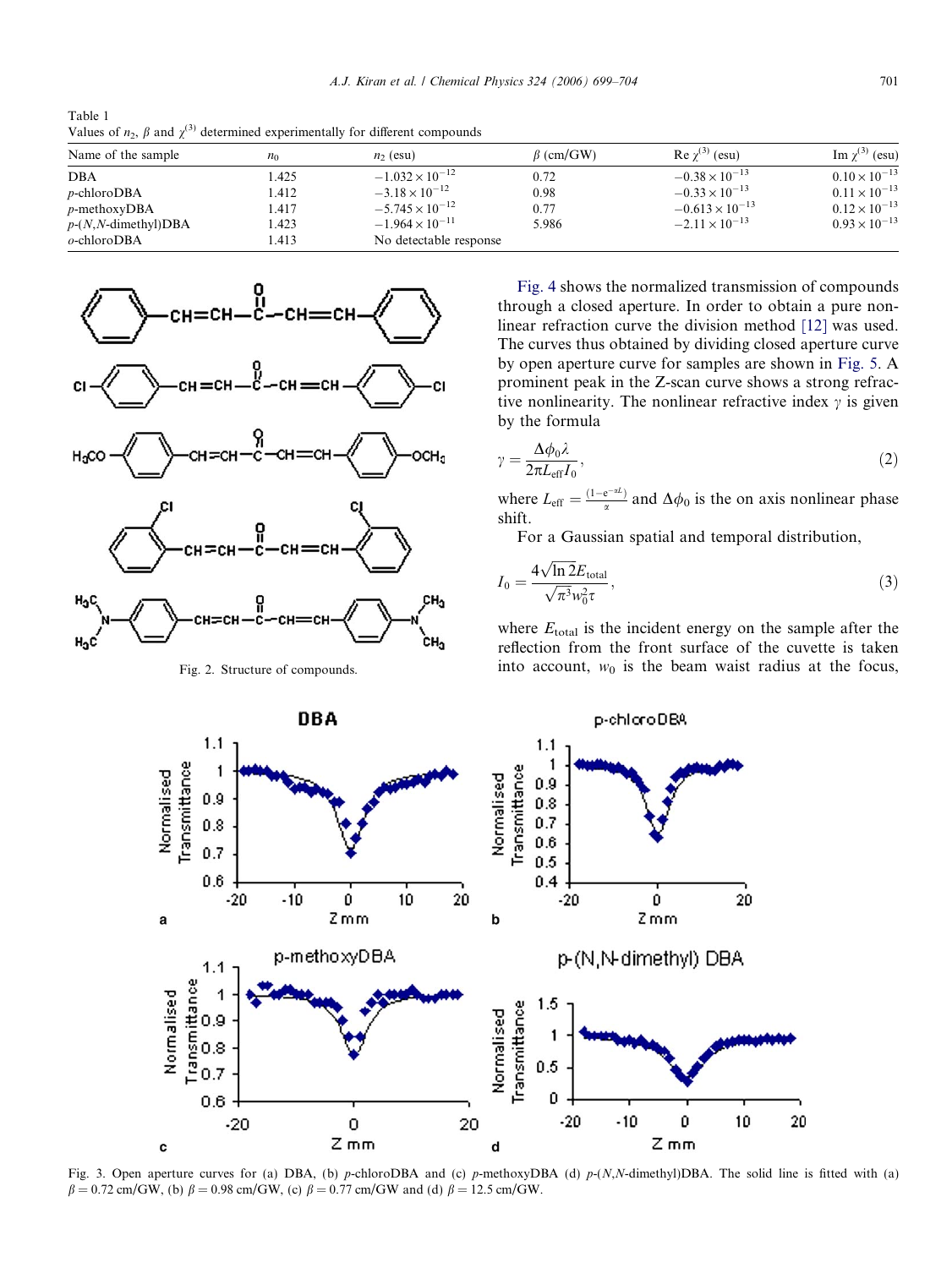<span id="page-3-0"></span>

Fig. 4. Closed aperture curves for (a) DBA, (b) p-chloroDBA, (c) p-methoxyDBA and (d)  $p-(N,N$ -dimethyl)DBA. The solid lines are fitted by using Eq. [\(5\)](#page-4-0) with  $\Delta\phi_0 = 0.97, 1.1, 1.35$  and 1.9, respectively.



Fig. 5. The curves are obtained by dividing the closed aperture data by respective open aperture data. Solid lines are theoretical fit to the experimental data.

and  $\tau$  is the pulse width of laser (full width at half maximum). The sign of  $\Delta\phi_0$  and hence  $n_2$  is determined from the relative position of the peak and valley with z.

 $\Delta\phi_0$  is calculated from the relationn

$$
\Delta\phi_0 = \frac{\Delta T_{\text{p-v}}}{0.34(1-S)^{0.25}} \quad \text{for} \quad |\Delta\phi_0| \leq \pi,\tag{4}
$$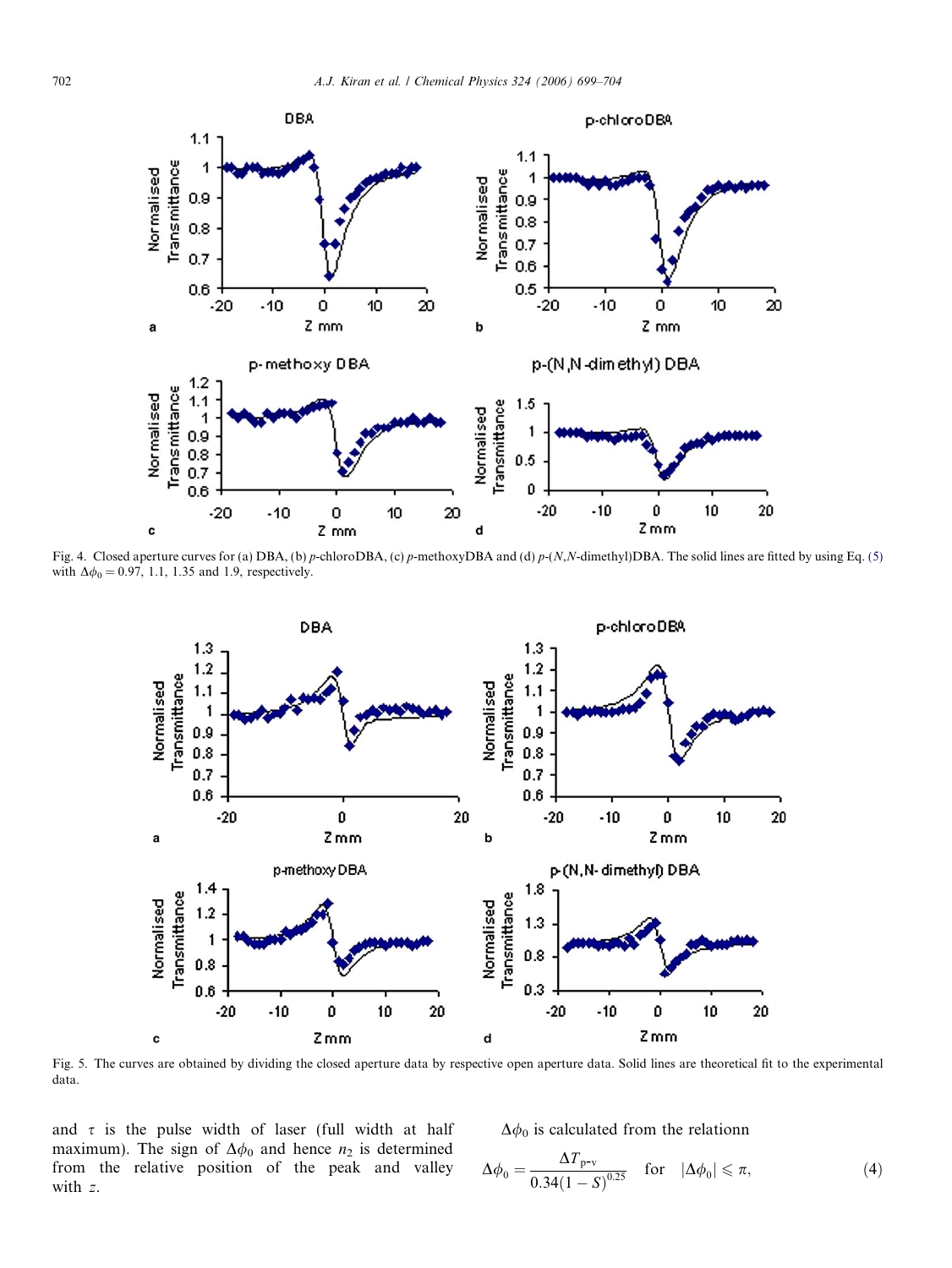<span id="page-4-0"></span>where  $\Delta T_{p-v}$  is the peak valley transmittance difference and S is the linear aperture transmittance.

The normalized transmittance for the closed aperture Z-scan is given by [\[18,19\]](#page-5-0)

$$
T(x) = 1 + \frac{4x\Delta\phi_0}{[(x^2+9)(x^2+1)]} - \frac{2\Delta\psi_0(x^2+3)}{[(x^2+9)(x^2+1)]},
$$
(5)

where  $\Delta\psi_0$  is the on axis phase shift due to nonlinear absorption, given by  $\Delta \psi_0 = \frac{1}{2} \beta I_0 L_{\text{eff}}$ .

Now, the real part of the third order nonlinear susceptibility is related to  $\gamma$  through Re  $\chi^{(3)} = 2n_0^2 \varepsilon_0 c \gamma$  and the imaginary part is related to the nonlinear absorption through Im  $\chi^{(3)} = n_0^2 \varepsilon_0 c \lambda \beta / 2\pi$ , where  $n_0$  is the linear refractive index,  $\varepsilon_0$  is the permittivity of free space, and c is the velocity of light in vacuum.

The experimentally determined values of  $n_2$ ,  $\beta$ , Re  $\chi^{(3)}$ and Im  $\chi^{(3)}$  are shown in [Table 1](#page-2-0). The nonlinear refractive index  $n_2$  (esu) was calculated by using the conversion formula  $n_2$  (esu) =  $cn_0\gamma/40\pi$ .

The peak-valley configuration of the pure nonlinear refraction curves for different compounds shown in [Fig. 5](#page-3-0) clearly demonstrates that the index change is negative, and the response is electronic in origin and thus shows that thermal effect is not the dominant effect for the third order nonlinear response of the solution [\[20\]](#page-5-0). Further, to determine the contributions of the solvent to  $n_2$  we conducted z-scan experiment on the pure DMF, and found that neither nonlinear refraction nor nonlinear absorption was observed at the input energy used. Hence, any contribution form the solvent to the nonlinearity of the samples is negligible.

The values of  $n_2$ , Re  $\chi^{(3)}$  and Im  $\chi^{(3)}$  reported in [Table 1](#page-2-0) were obtained by repeating the Z-scan on each sample, and the values were found to be consistent in all trials. The determined value of Re  $\chi^{(3)}$  for p-(N,N-dimethyl)dibenzylideneacetone is  $2.11 \times 10^{-13}$  esu, which is large compared to that of other samples [[Table 1\]](#page-2-0). The increased nonlinear response in the case of p-methoxydibenzylideneacetone and  $p-(N,N$ -dimethyl)dibenzylideneacetone is mainly due to the enhanced  $\pi$ -electron density in the molecules [\[2,10,21\].](#page-5-0) The results show that the increase in  $\chi^{(3)}$  of p-methoxyDBA is nearly double compared to the  $\chi^{(3)}$  value of DBA and the increase is much more in the case of  $p-(N,N\text{-dimethyl})$ dibenzylideneacetone. Comparing to Chlorine, which is an electron-withdrawing group due to high electronegativity, methoxy and N,N-dimethyl groups are an electron releasing by resonance. So, among the five compounds the order of electron density is  $p-(N,N\text{-dimethyl})\text{DBA} > p\text{-meth}$  $oxyDBA > DBA > p\text{-chloro}DBA > o\text{-chloro}DBA$ . Among p-chloroDBA and o-chloroDBA although both are having chlorine substituents, in the case of  $\theta$ -chloroDBA, chlorine is very close vicinity of double bond, so it withdraws electrons more powerfully than chlorine present in the  $para$ -position. Consequently,  $o$ -chlorodibenzylideneacetone showed least nonlinear response among all other compounds studied. It showed no detectable nonlinear response at the input energy used during our experiment.

Figs. 6–9 show the optical limiting behavior of compounds. The derivatives, excluding o-chloroDBA, showed good optical limiting compared to DBA at 532 nm. These derivatives exhibited strong two-photon absorption at that wavelength. The nonlinear absorption is more in the case of  $p-(N,N$ -dimethyl)dibenzylideneacetone. In the case of DBA for input energies less than  $500 \mu J$ /pulse, the output energy increases linearly with incident energy. But for energies more than 500  $\mu$ J/pulse, the output energy is almost constant assuming the value of  $350 \mu J$ /pulse. In the case of  $p-(N,N$ -dimethyl)dibenzylideneacetone ([Fig. 9](#page-5-0)), for input energies less than  $200 \mu J$ /pulse the output varies linearly with the input, but for energies more than  $200 \mu J$ pulse the output energy is almost a constant at  $60 \mu J$ /pulse.



Fig. 6. Optical limiting of laser pulses in p-methoxyDBA.



Fig. 7. Optical limiting of laser pulses in p-chloroDBA.



Fig. 8. Optical limiting of laser pulses in DBA.